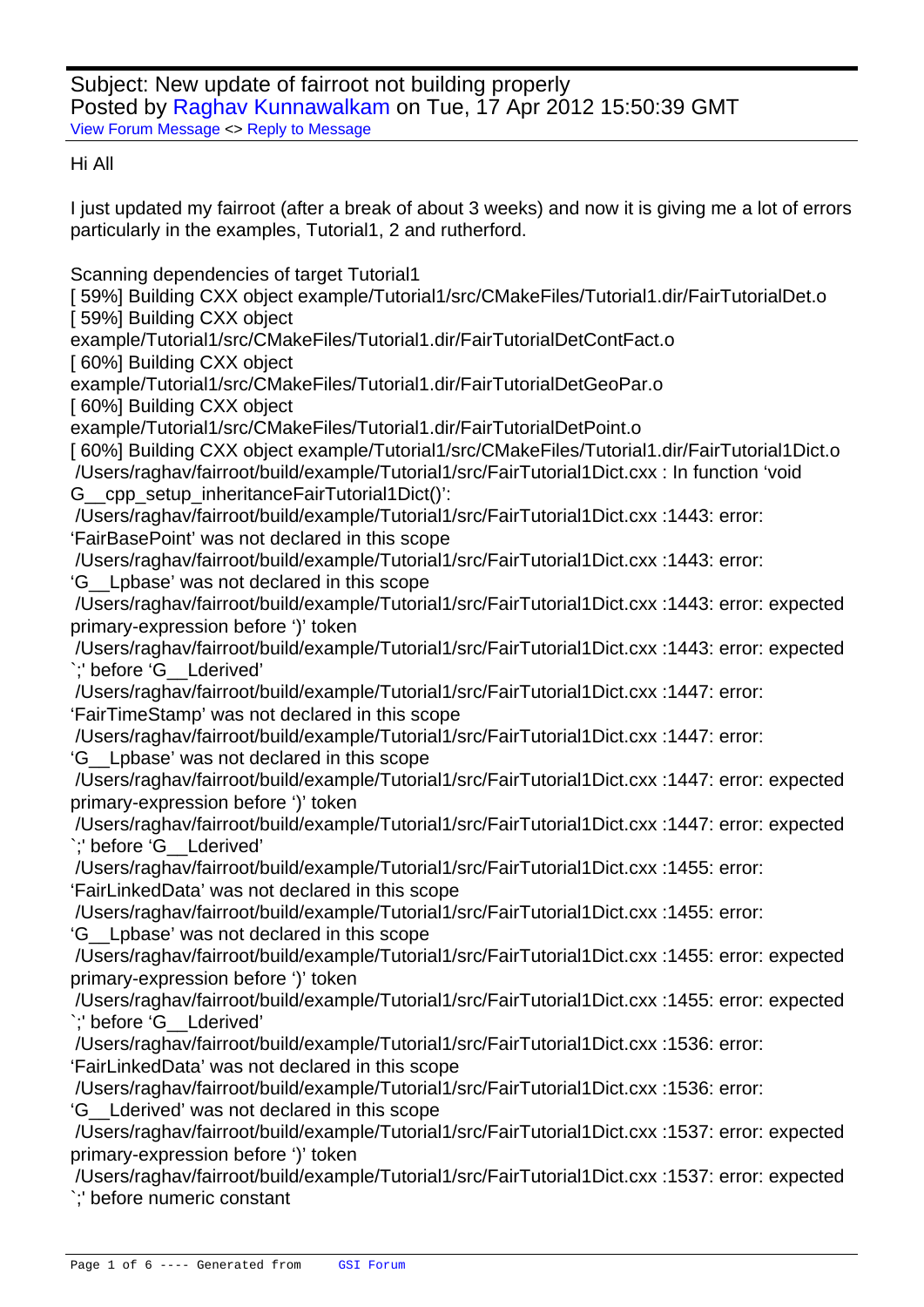/Users/raghav/fairroot/build/example/Tutorial1/src/FairTutorial1Dict.cxx :1547: error: 'FairLinkedData' was not declared in this scope

/Users/raghav/fairroot/build/example/Tutorial1/src/FairTutorial1Dict.cxx :1547: error:

'G\_\_Lpbase' was not declared in this scope

 /Users/raghav/fairroot/build/example/Tutorial1/src/FairTutorial1Dict.cxx :1547: error: expected primary-expression before ')' token

 /Users/raghav/fairroot/build/example/Tutorial1/src/FairTutorial1Dict.cxx :1547: error: expected `;' before 'G\_\_Lderived'

 /Users/raghav/fairroot/build/example/Tutorial1/src/FairTutorial1Dict.cxx :1556: error: 'FairTimeStamp' was not declared in this scope

/Users/raghav/fairroot/build/example/Tutorial1/src/FairTutorial1Dict.cxx :1556: error:

'G\_\_Lderived' was not declared in this scope

 /Users/raghav/fairroot/build/example/Tutorial1/src/FairTutorial1Dict.cxx :1557: error: expected primary-expression before ')' token

 /Users/raghav/fairroot/build/example/Tutorial1/src/FairTutorial1Dict.cxx :1557: error: expected `;' before numeric constant

 /Users/raghav/fairroot/build/example/Tutorial1/src/FairTutorial1Dict.cxx :1563: error: 'FairLinkedData' was not declared in this scope

/Users/raghav/fairroot/build/example/Tutorial1/src/FairTutorial1Dict.cxx :1563: error:

'G\_\_Lpbase' was not declared in this scope

 /Users/raghav/fairroot/build/example/Tutorial1/src/FairTutorial1Dict.cxx :1563: error: expected primary-expression before ')' token

 /Users/raghav/fairroot/build/example/Tutorial1/src/FairTutorial1Dict.cxx :1563: error: expected `;' before 'G\_\_Lderived'

 /Users/raghav/fairroot/build/example/Tutorial1/src/FairTutorial1Dict.cxx :1572: error: 'FairBasePoint' was not declared in this scope

/Users/raghav/fairroot/build/example/Tutorial1/src/FairTutorial1Dict.cxx :1572: error:

'G\_\_Lderived' was not declared in this scope

 /Users/raghav/fairroot/build/example/Tutorial1/src/FairTutorial1Dict.cxx :1573: error: expected primary-expression before ')' token

 /Users/raghav/fairroot/build/example/Tutorial1/src/FairTutorial1Dict.cxx :1573: error: expected `;' before numeric constant

/Users/raghav/fairroot/build/example/Tutorial1/src/FairTutorial1Dict.cxx :1575: error:

'FairTimeStamp' was not declared in this scope

/Users/raghav/fairroot/build/example/Tutorial1/src/FairTutorial1Dict.cxx :1575: error:

'G\_\_Lpbase' was not declared in this scope

 /Users/raghav/fairroot/build/example/Tutorial1/src/FairTutorial1Dict.cxx :1575: error: expected primary-expression before ')' token

 /Users/raghav/fairroot/build/example/Tutorial1/src/FairTutorial1Dict.cxx :1575: error: expected `;' before 'G\_\_Lderived'

/Users/raghav/fairroot/build/example/Tutorial1/src/FairTutorial1Dict.cxx :1583: error:

'FairLinkedData' was not declared in this scope

/Users/raghav/fairroot/build/example/Tutorial1/src/FairTutorial1Dict.cxx :1583: error:

'G\_\_Lpbase' was not declared in this scope

 /Users/raghav/fairroot/build/example/Tutorial1/src/FairTutorial1Dict.cxx :1583: error: expected primary-expression before ')' token

 /Users/raghav/fairroot/build/example/Tutorial1/src/FairTutorial1Dict.cxx :1583: error: expected `;' before 'G\_\_Lderived'

 /Users/raghav/fairroot/build/example/Tutorial1/src/FairTutorial1Dict.cxx :1595: error: 'FairBasePoint' was not declared in this scope

/Users/raghav/fairroot/build/example/Tutorial1/src/FairTutorial1Dict.cxx :1595: error:

'G\_\_Lpbase' was not declared in this scope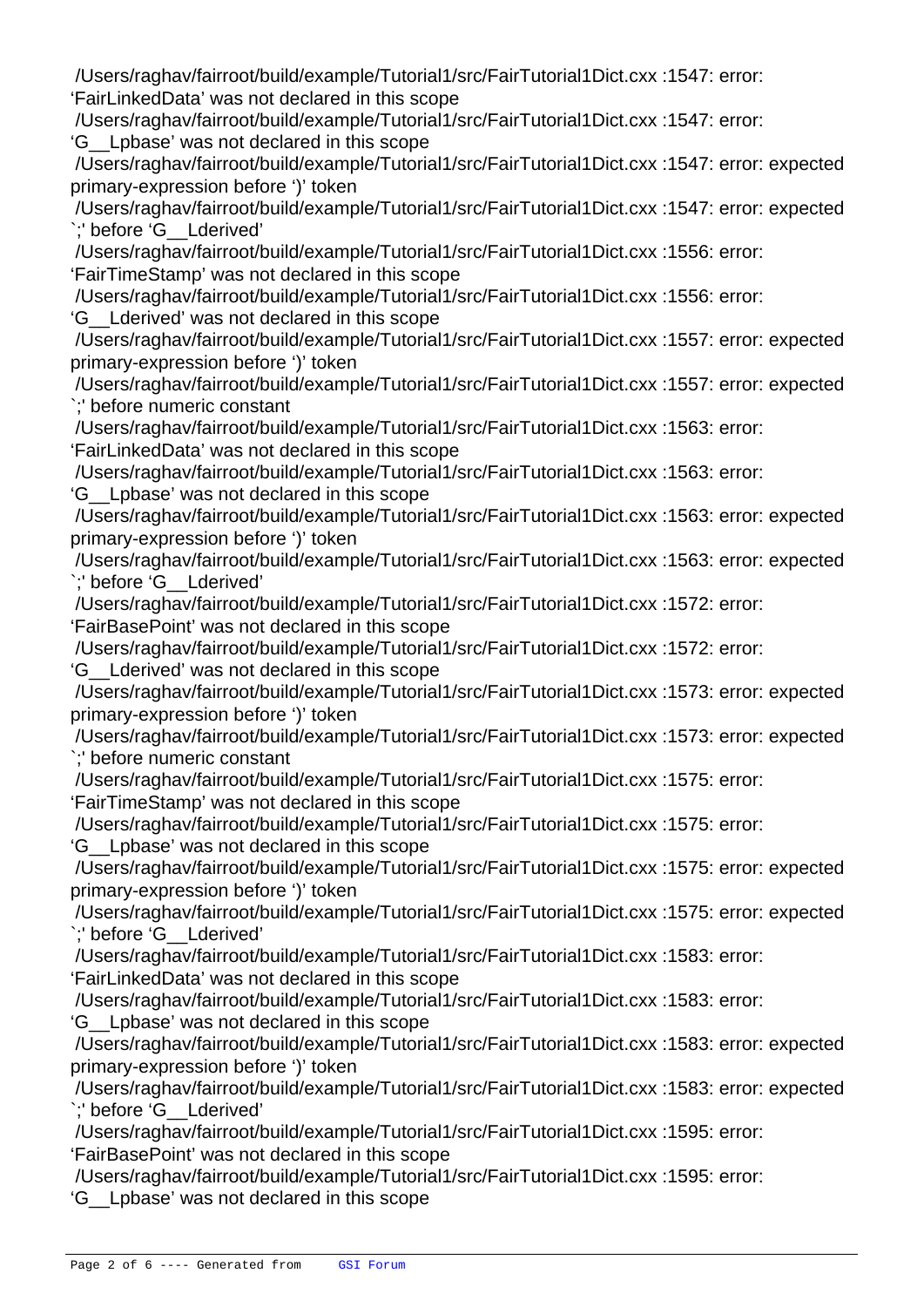/Users/raghav/fairroot/build/example/Tutorial1/src/FairTutorial1Dict.cxx :1595: error: expected primary-expression before ')' token

 /Users/raghav/fairroot/build/example/Tutorial1/src/FairTutorial1Dict.cxx :1595: error: expected `;' before 'G\_\_Lderived'

/Users/raghav/fairroot/build/example/Tutorial1/src/FairTutorial1Dict.cxx :1599: error:

'FairTimeStamp' was not declared in this scope

/Users/raghav/fairroot/build/example/Tutorial1/src/FairTutorial1Dict.cxx :1599: error:

'G\_\_Lpbase' was not declared in this scope

 /Users/raghav/fairroot/build/example/Tutorial1/src/FairTutorial1Dict.cxx :1599: error: expected primary-expression before ')' token

 /Users/raghav/fairroot/build/example/Tutorial1/src/FairTutorial1Dict.cxx :1599: error: expected `;' before 'G\_\_Lderived'

/Users/raghav/fairroot/build/example/Tutorial1/src/FairTutorial1Dict.cxx :1607: error:

'FairLinkedData' was not declared in this scope

/Users/raghav/fairroot/build/example/Tutorial1/src/FairTutorial1Dict.cxx :1607: error:

'G\_\_Lpbase' was not declared in this scope

 /Users/raghav/fairroot/build/example/Tutorial1/src/FairTutorial1Dict.cxx :1607: error: expected primary-expression before ')' token

 /Users/raghav/fairroot/build/example/Tutorial1/src/FairTutorial1Dict.cxx :1607: error: expected `;' before 'G\_\_Lderived'

make[2]: \*\*\* [example/Tutorial1/src/CMakeFiles/Tutorial1.dir/FairTutorial1Dict.o] Error 1 make[1]: \*\*\* [example/Tutorial1/src/CMakeFiles/Tutorial1.dir/all] Error 2

make: \*\*\* [all] Error 2

I dont know if i can change anything in the fairtutorial1dict.cxx file because it is generated by cmake.

Any help would be greatly appreciated. **Cheers** Raghav

Subject: Re: New update of fairroot not building properly Posted by Raghav Kunnawalkam on Tue, 17 Apr 2012 16:05:11 GMT View Forum Message <> Reply to Message

Just wanted to add here that i also tried to update pandaroot (so that i can start working on getting to se[e tracks for my eicdetector](https://forum.gsi.de/index.php?t=usrinfo&id=1788) by looking at how it is done in panda) and i am getting [the same error wh](https://forum.gsi.de/index.php?t=rview&th=3529&goto=13360#msg_13360)en [building pandar](https://forum.gsi.de/index.php?t=post&reply_to=13360)oot:

[ 52%] Building CXX object emc/CMakeFiles/Emc.dir/PndEmcContFact.cxx.o [ 53%] Building CXX object emc/CMakeFiles/Emc.dir/PndEmcDict.cxx.o /Users/raghav/pandaroot/build/emc/PndEmcDict.cxx: In function 'void G cpp setup inheritancePndEmcDict()': /Users/raghav/pandaroot/build/emc/PndEmcDict.cxx:22519: error: 'FairBasePoint' was not declared in this scope /Users/raghav/pandaroot/build/emc/PndEmcDict.cxx:22519: error: 'G\_\_Lpbase' was not declared in this scope /Users/raghav/pandaroot/build/emc/PndEmcDict.cxx:22519: error: expected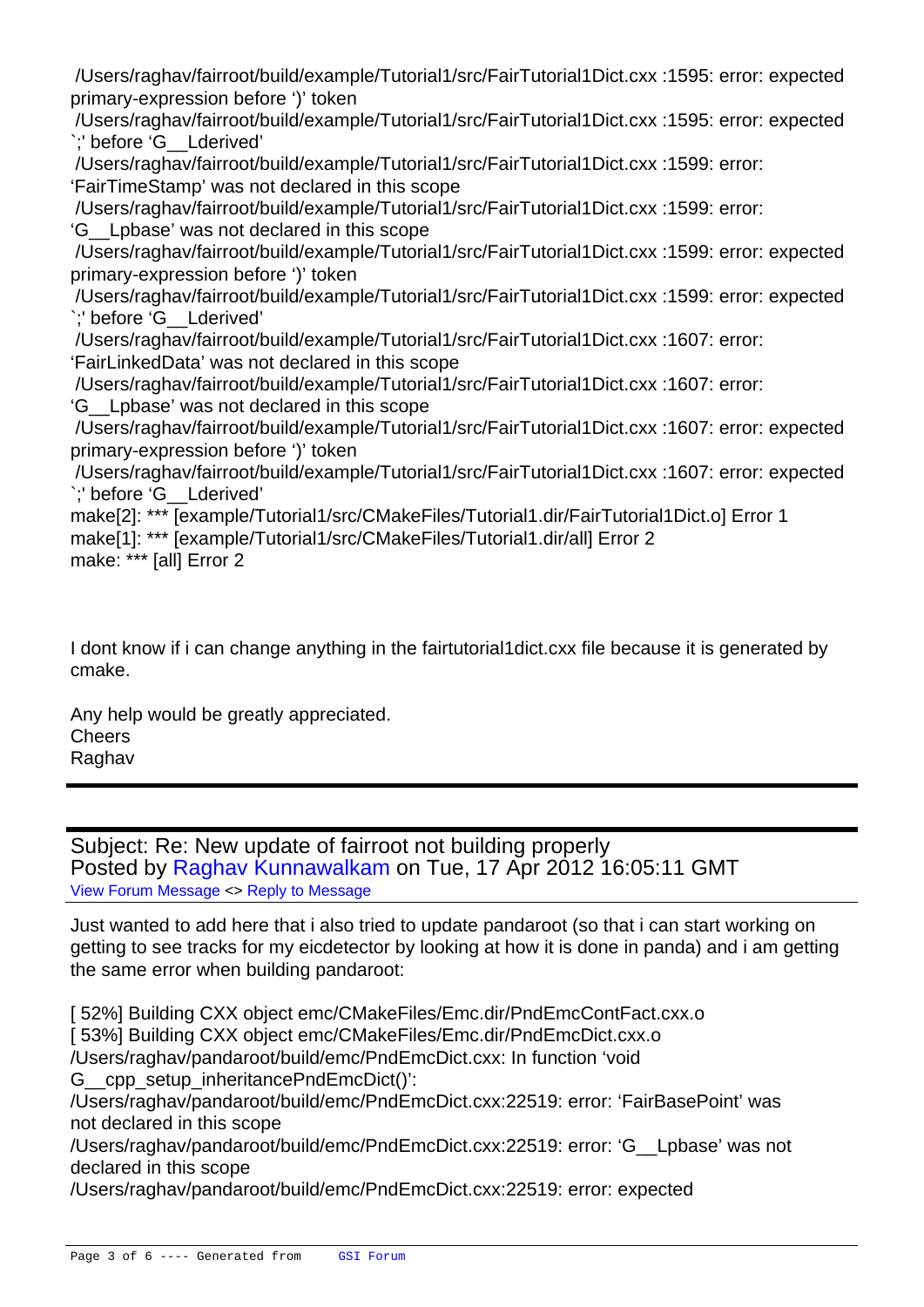primary-expression before ')' token /Users/raghav/pandaroot/build/emc/PndEmcDict.cxx:22519: error: expected `;' before 'G\_\_Lderived' /Users/raghav/pandaroot/build/emc/PndEmcDict.cxx:22531: error: 'FairLinkedData' was not declared in this scope ....

And the funny thing is that it is the same function inside the Dict.cxx file which is showing up will all the problems.

Subject: Re: New update of fairroot not building properly Posted by StefanoSpataro on Tue, 17 Apr 2012 16:07:13 GMT View Forum Message <> Reply to Message

I have compiled pandaroot 30 minutes ago and everything was running nicely. Just clean t[he build folder and c](https://forum.gsi.de/index.php?t=usrinfo&id=306)ompile there again.

Subject: Re: New update of fairroot not building properly Posted by Raghav Kunnawalkam on Tue, 17 Apr 2012 16:13:37 GMT View Forum Message <> Reply to Message

Hi Stefano,

[thanks for the quic](https://forum.gsi.de/index.php?t=rview&th=3529&goto=13362#msg_13362)k r[eply.](https://forum.gsi.de/index.php?t=post&reply_to=13362) 

this may be a dumb question but when you mean clean the build folder, do i just delete all the things which there and make it look like how it was when i first downloaded it?

**Cheers** Raghav

Subject: Re: New update of fairroot not building properly Posted by StefanoSpataro on Tue, 17 Apr 2012 16:15:25 GMT View Forum Message <> Reply to Message

In general I remove everything (rm -r build/\*), just to be sure.

Subject: Re: New update of fairroot not building properly Posted by Mohammad Al-Turany on Tue, 17 Apr 2012 16:26:50 GMT View Forum Message <> Reply to Message

Hi,

[This is due to the l](https://forum.gsi.de/index.php?t=rview&th=3529&goto=13364#msg_13364)ast [changes\(we re](https://forum.gsi.de/index.php?t=post&reply_to=13364)move some classes and re-design some),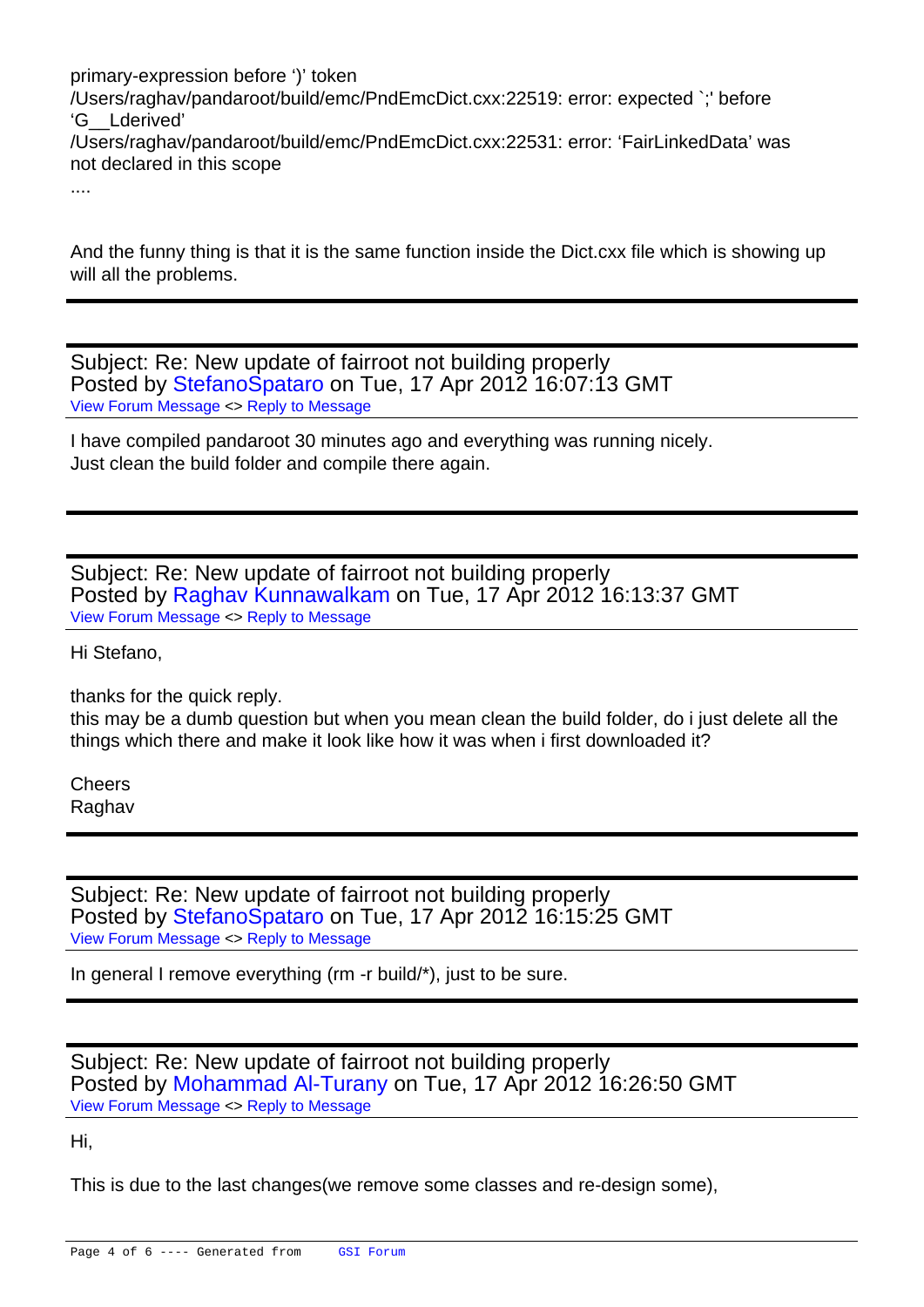there is two ways to solve that:

1. in your source directory:

find . -name "\*LinkDef\*" -exec touch  $\{\}\$ ;

then call make

2. remove everything in the build directory and call cmake and make again.

regards, Mohammad

Subject: Re: New update of fairroot not building properly Posted by Raghav Kunnawalkam on Tue, 17 Apr 2012 16:38:23 GMT View Forum Message <> Reply to Message

Hi

[Thanks a lot guys.](https://forum.gsi.de/index.php?t=rview&th=3529&goto=13365#msg_13365) L[ooks like its work](https://forum.gsi.de/index.php?t=post&reply_to=13365)ing now.

So is it better if i do this every time i do an update. rather than just building it, first deleting everything and then creating it. Cheers

Raghav

Subject: Re: New update of fairroot not building properly Posted by Mohammad Al-Turany on Tue, 17 Apr 2012 16:53:12 GMT View Forum Message <> Reply to Message

Hi,

[Quote:So is it bette](https://forum.gsi.de/index.php?t=rview&th=3529&goto=13366#msg_13366)r i[f i do this every](https://forum.gsi.de/index.php?t=post&reply_to=13366) time i do an update. rather than just building it, first deleting everything and then creating it.

NO, not at all. this is an exceptional case. We tried to avoid this but we had no chance it was a change in the base classes for the MC points and Hits. It was also announced in the Panda computing meeting on Monday.

Cheers,

Mohammad

Subject: Re: New update of fairroot not building properly Posted by StefanoSpataro on Tue, 17 Apr 2012 16:54:26 GMT View Forum Message <> Reply to Message